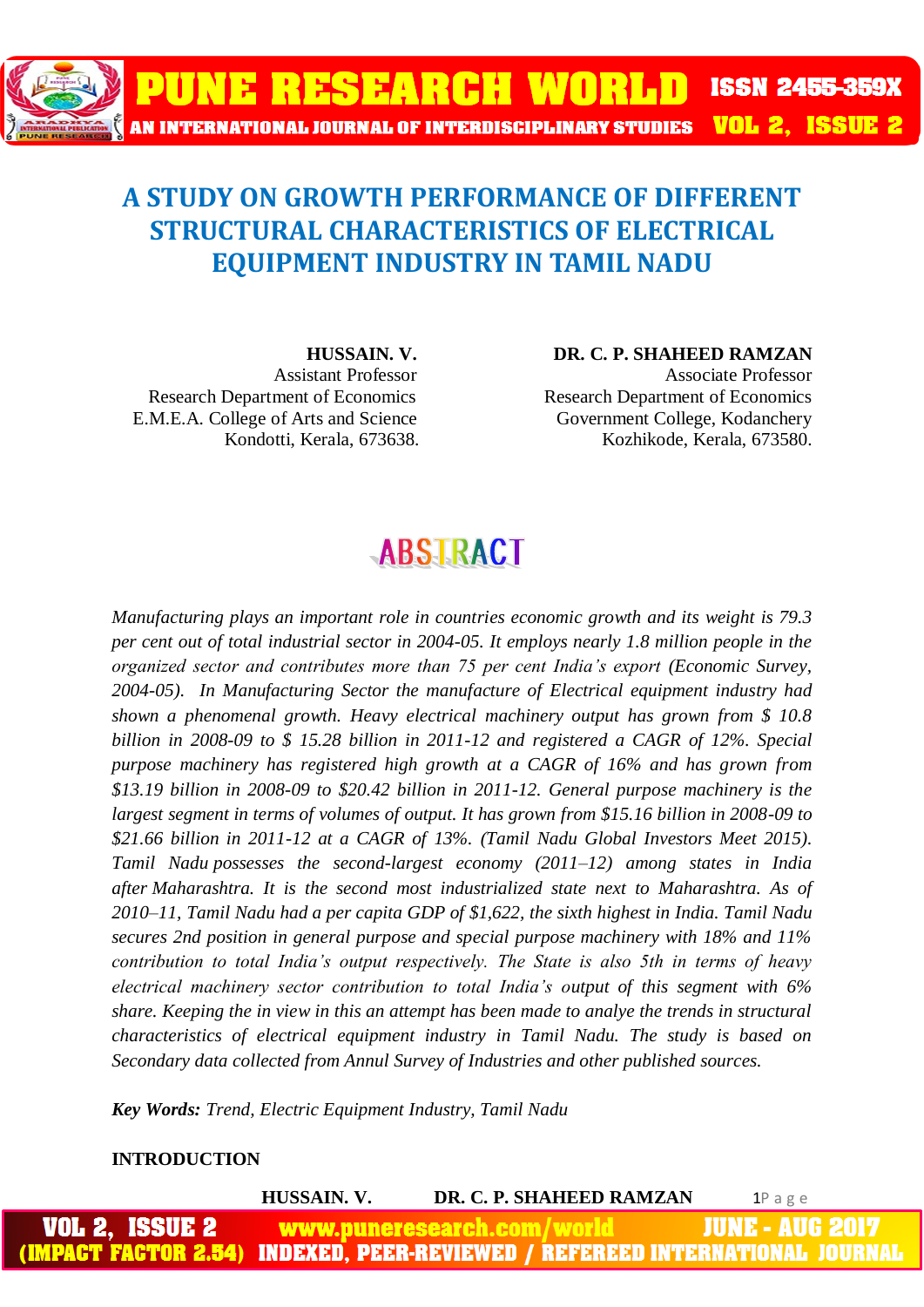

India's post-independence development plans have emphasized industrialization as a very important instrument for sustained growth. As a result the annual growth rate of industrial production of total industry is higher than country's overall economy growth. Within industrial sector, manufacturing plays an important role in countries economic growth and its weight is 79.3 per cent out of total industrial sector in 2004-05 (Economic Survey, 2004-05). In Manufacturing Sector the manufacture of Electrical equipment industry had shown a phenomenal growth. Heavy electrical machinery output has grown from \$ 10.8 billion in 2008-09 to \$ 15.28 billion in 2011-12 and registered a CAGR of 12%. Special purpose machinery has registered high growth at a CAGR of 16% and has grown from \$13.19 billion in 2008-09 to \$20.42 billion in 2011-12. General purpose machinery is the largest segment in terms of volumes of output. It has grown from \$15.16 billion in 2008-09 to \$21.66 billion in 2011-12 at a CAGR of 13%.(Tamil Nadu Global Investors Meet 2015) The key reasons for increasing growth is investment in public infrastructure, gradual reduction in government controls and higher inflow in private investment in 1990s. Tamil Nadu possesses the secondlargest economy (2011–12) among states in India after Maharashtra. It is the second most industrialized state next to Maharashtra. As of 2010–11, Tamil Nadu had a per capita GDP of \$1,622, the sixth highest in India. Tamil Nadu secures 2nd position in general purpose and special purpose machinery with 18% and 11% contribution to total India's output respectively. The State is also 5th in terms of heavy electrical machinery sector contribution to total India's output of this segment with 6% share.

#### **Review of Literature**

**Sturgeon and Lee (2001)** in their study contract manufacturing in electronic industry classified three categories of suppliers in accordance with the standardization level of the production and manufacturing process through. The ordinary commodity suppliers which provide standardized products through the regular market relationship, the captive type suppliers which are highly controlled by the buyers and adopt special equipment to produce and provide non-standardized products, and the turnkey suppliers which adopts non-specific equipment to produce and provides turnkey service to the buyers.

**Jeemol Unni et al (2001)** in their study "Economic Reforms and Productivity Trends in Indian Manufacturing" shows that both the organised and unorganised sectors in Gujarat seemed to be doing better than the all-India average in terms of growth of value added. Growth in the manufacturing sector in Gujarat was also more efficient than average all-India growth after the reforms were introduced. Gujarat's strategy of physical infrastructure development, leading to industrialisation, has been the main reason for the growth of the state's manufacturing sector.

**HUSSAIN. V. DR. C. P. SHAHEED RAMZAN** 2P a g e VOL 2. 18811 www.puneresearch.com IUNE -AUG IMPACT FACTOR **INDEXED. PEER-REVIEWED / REFEREED INTERNATIONAL**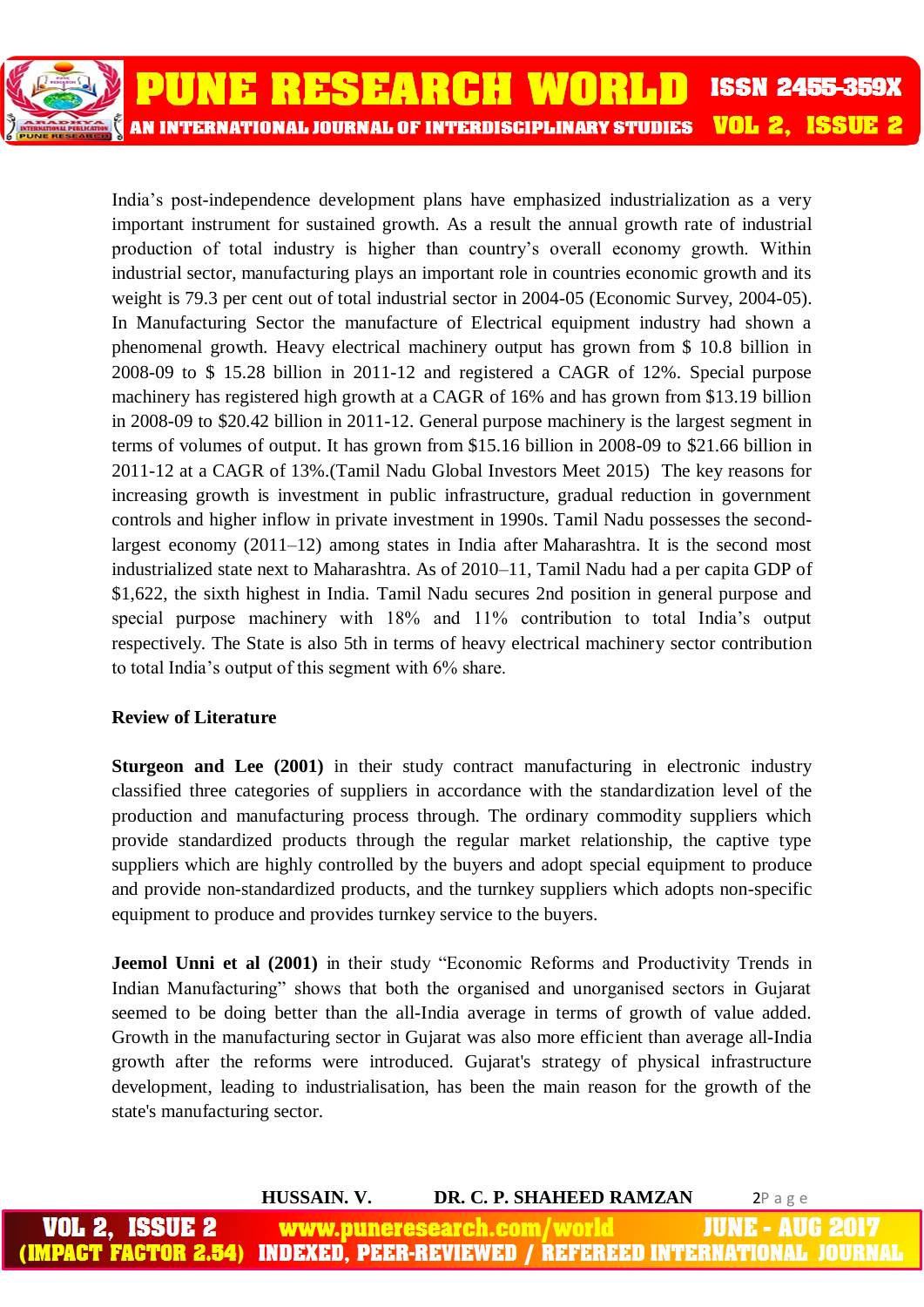PUNE RESEARCH WORLD **ISSN 2455-359X VOL 2, ISSUE 2** AN INTERNATIONAL JOURNAL OF INTERDISCIPLINARY STUDIES

**Jayeeta Deshmukh and Pradyut Kumar Pyne (2013)** examined the Labour productivity and export performance, Firm-level evidence from Indian manufacturing industries since 1991. Two-Stage Least Squares (2SLS) used for the study and the study revealed that the domestic firms are more export-intensive than foreign firms, and that private firms are more export intensive than public firms. Regarding the determinants of labour productivity at firm level, firm size and raw material intensity were found to be two significant determinants in this regard while the ownership status of the firms has no role.

**Abdul Azeez Erumban (2016)** "Productivity and Unit Labour Cost in Indian Manufacturing: A Comparative Perspective" reveals that the labour productivity levels in Indian manufacturing are much lower than those of Germany, the us, South Korea, Hungary and Poland, but higher than those of Indonesia, Brazil and Mexico. The unit labour cost in Indian manufacturing is the lowest among the countries in the sample, indicating strong cost competitiveness of Indian manufacturing vis-à-vis these countries. However, a comparison with China reveals a fast erosion of Indian manufacturing competitiveness in the recent period

#### **Objective and Methodology of the study**

The main objective of this paper is to analyse the growth performance of different structural characteristics of electrical equipment industry in Tamilnadu during the pre and post reform period.

This paper is based on secondary data collected from Annual Survey of Industries published by Central Statistical Organization, Government of India for the period from 1980-81 to 2007-08. For the sake of comparison the period was classified into two such as pre reform period (1980-81 to 1990-91) and post reform period (1998-99 to 2007-08). Due to the non availability of data, the post reform period is considered from 1998-99 to 2007-08. The analysis of the data was done by using Compound Growth Rate and Coefficient of Variation.

#### **Results and Discussions**

#### **Table-1**

| <b>Trends in Different Characteristics of Electrical Equipment Industry During Pre and</b> |
|--------------------------------------------------------------------------------------------|
| <b>Post Reform Period in Tamil Nadu</b>                                                    |

| Year    | of<br>No. | Fixed  | No.of  | No.of  | Wage<br>to | Total  | Gross   |
|---------|-----------|--------|--------|--------|------------|--------|---------|
|         | Indus     | cap    | work   | empl   | worker     | emol   | capital |
| 1980-81 | 100       | 100    | 100    | 100    | 100        | 100    | 100     |
| 1981-82 | 109.74    | 139.06 | 101.56 | 105.55 | 121.6      | 127.89 | 128.23  |
| 1982-83 | 104.6     | 109.53 | 102.09 | 100.49 | 120.83     | 109.34 | 40.1    |

**HUSSAIN. V. DR. C. P. SHAHEED RAMZAN** 3P a g e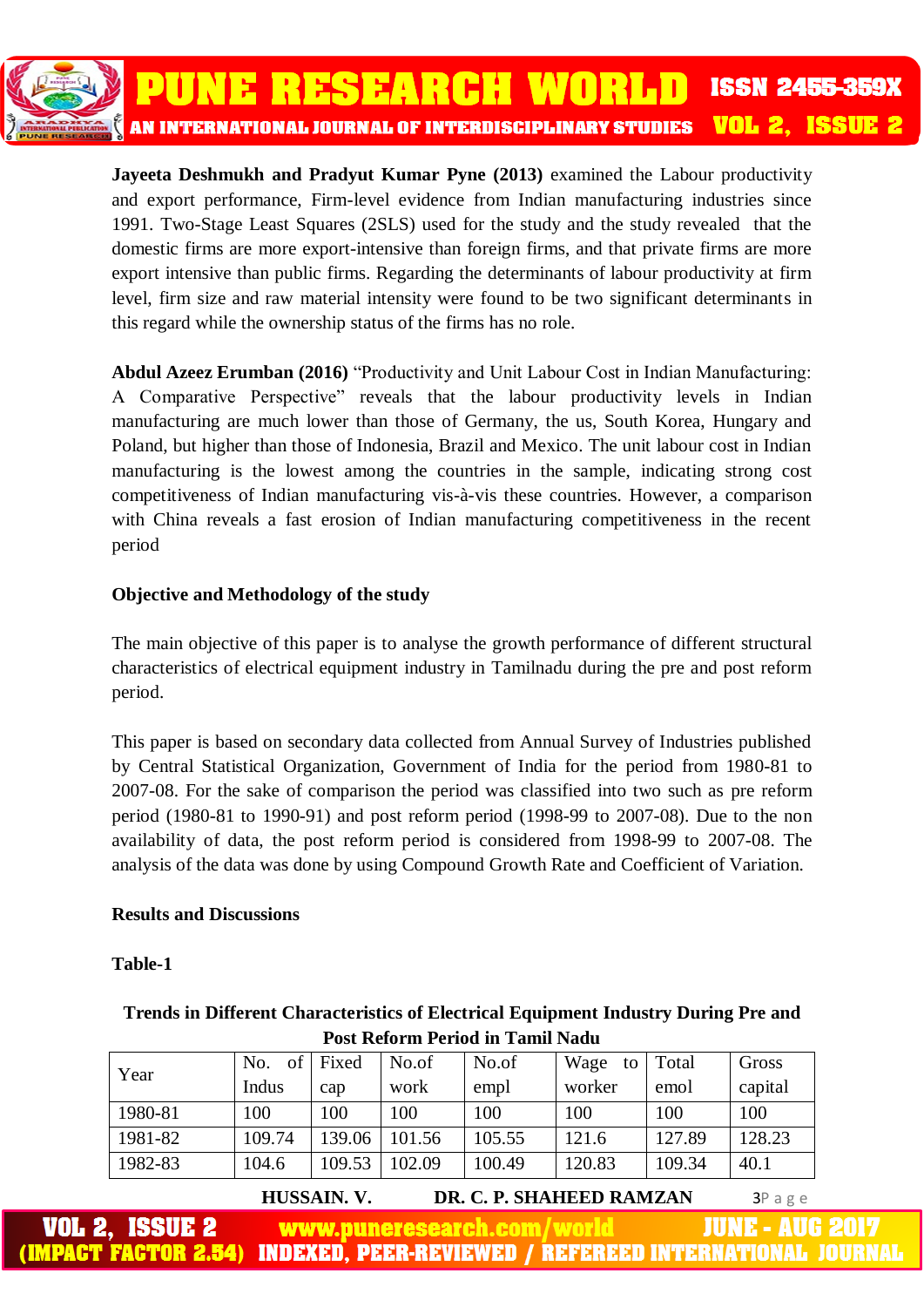| <b>PUNE RESEARCH WORLD</b>                            |         |        |        |        |         |         | <b>ISSN 2455-359X</b> |
|-------------------------------------------------------|---------|--------|--------|--------|---------|---------|-----------------------|
| AN INTERNATIONAL JOURNAL OF INTERDISCIPLINARY STUDIES |         |        |        |        |         |         | <b>VOL 2, ISSUE 2</b> |
| 1983-84                                               | 106.91  | 190.96 | 104.47 | 101.36 | 122.27  | 112.42  | 266.5                 |
| 1984-85                                               | 113.82  | 77.21  | 100.74 | 100.03 | 92.08   | 110.56  | 54.12                 |
| 1985-86                                               | 83.46   | 132.78 | 104.93 | 105.68 | 134.1   | 116.13  | 263.6                 |
| 1986-87                                               | 108.97  | 107.59 | 116.13 | 95.17  | 111.99  | 112.17  | 96.79                 |
| 1987-88                                               | 106.53  | 125.8  | 116.13 | 117.6  | 117.57  | 121.88  | 120.36                |
| 1988-89                                               | 112.53  | 106.72 | 97.85  | 96.04  | 104.3   | 99.53   | 77.05                 |
| 1989-90                                               | 88.86   | 120.54 | 96.69  | 98.64  | 111.81  | 109.98  | 135                   |
| 1990-91                                               | 100.53  | 112.97 | 94.31  | 96.79  | 107.11  | 109.41  | 120.59                |
| CGR                                                   | 0.59    | 0.49   | 0.24   | 0.29   | 0.29    | 0.24    | $-1.92$               |
| 1998-99                                               | 100     | 100    | 100    | 100    | 100     | 100     | 100                   |
| 1999-00                                               | 101.81  | 99.13  | 71.11  | 73.21  | 59.47   | 82.95   | 154.82                |
| 2000-01                                               | 83.99   | 176.82 | 118.24 | 114.26 | 196.7   | 146.55  | 98.8                  |
| 2001-02                                               | 95.52   | 99.7   | 107.06 | 101.37 | 86.36   | 85.77   | 13.23                 |
| 2002-03                                               | 84.72   | 128.3  | 92.79  | 95.57  | 125.48  | 121.13  | 301.76                |
| 2003-04                                               | 110.75  | 44.95  | 96.78  | 96.45  | 94.41   | 94.09   | 96.85                 |
| 2004-05                                               | 108.39  | 119.77 | 126.2  | 126.2  | 125.09  | 121.22  | 323.03                |
| 2005-06                                               | 90.31   | 95.22  | 84.21  | 88.52  | 95.24   | 105.46  | 85                    |
| 2006-07                                               | 116.08  | 168.58 | 109.51 | 132.63 | 114.38  | 167.73  | 264.61                |
| 2007-08                                               | 81.98   | 88.14  | 76.6   | 60.98  | 91.59   | 66.44   | 97.07                 |
| CGR                                                   | $-0.08$ | 0.61   | 0.33   | 0.55   | $-0.60$ | $-0.24$ | $-7.01$               |
| <b>Overall CGR</b>                                    | 0.51    | 0.90   | 0.51   | 0.45   | 0.53    | 0.41    | $-1.35$               |
| C.V                                                   | 10.92   | 28.55  | 13.04  | 15.41  | 23.49   | 19.43   | 63.64                 |

#### **Source: Computed from Annual Survey of Industries.**

Table 1 displays the data on trends in different characteristics of electric equipment industries during pre and post reforms period in Tamil Nadu. A look at the table reveals that the index of no industries had shown a positive growth in pre reform period and over all period but negative growth in post reform. The compound growth rate of index of no. of factories in overall period was 0.51. The highest indexed value in no. of industries during pre reform period was for the year 1984-85 (113.85) and the lowest indexed value was for the year 1985-86 (83.46). In Post reform period the highest indexed value was for the 2006-07(116) and the lowest was for the year 2007-08(81.98). The coefficient of variation of no industries was 10.92.

The index of the amount of fixed capital has shown a negative growth during the pre reform period and overall period but it has shown a positive growth in post reform period. The compound growth rate of the index of fixed capital in over all period was (-0.74). The highest indexed value in fixed capital during pre reform period was for the year 1983-84(190.96) and

|                                                  | HUSSAIN. V. | DR. C. P. SHAHEED RAMZAN | 4Page                                                                               |
|--------------------------------------------------|-------------|--------------------------|-------------------------------------------------------------------------------------|
| <b>VOL 2. ISSUE 2 www.puneresearch.com/world</b> |             |                          | <b>JUNE - AUG 2017</b>                                                              |
|                                                  |             |                          | <u>IMPACT FACTOR 2.54) INDEXED, PEER-REVIEWED / REFEREED INTERNATIONAL JOURNAL </u> |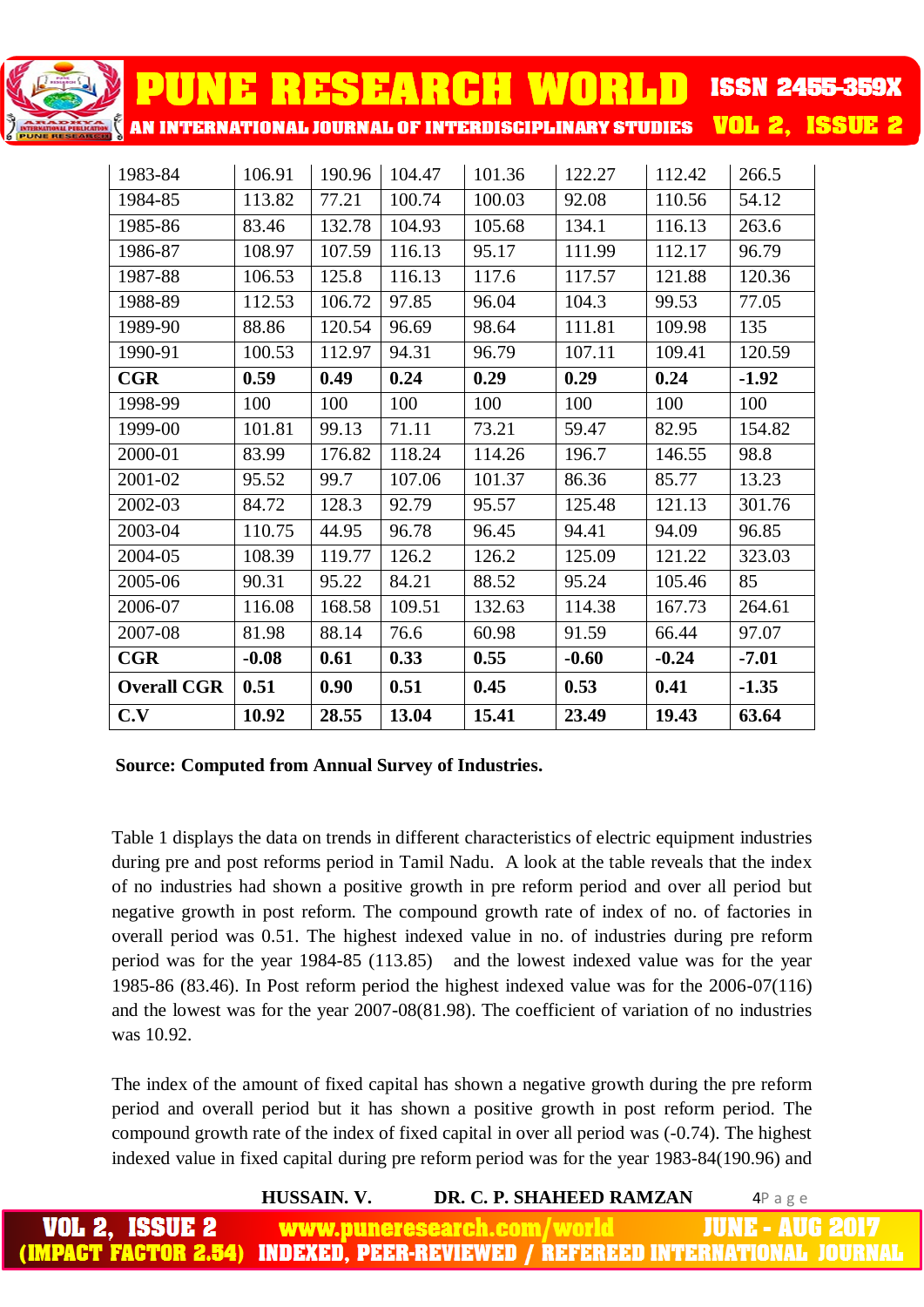

the lowest indexed value was for the year 1984-85(77.21).In the post reform period the highest indexed value was for the year  $(2000-01)176.82$  and the lowest was for the year (2003-04) 44.95.The coefficient of variation of fixed capital was 28.55.

The index of the number of workers has shown positive growth during the pre and post reform period and overall period also it is positive. The compound growth rate of the index of number of workers in over all period was (0.51). The highest indexed value in number of workers during pre reform period was for the years 1986-87, 1987-88(116.13) and the lowest indexed value was for the year 1990-91(94.31).In the post reform period the highest indexed value was for the year (2004-05)126.2 and the lowest was for the year (2007-08)76.6.The coefficient of variation of number of workers was 13.04.

The index of the amount of number of employees has shown positive growth the pre and post reform period and overall period also it is positive. The compound growth rate of the index of number of employees in over all period was (0.45). The highest indexed value in number of employees during pre reform period was for the years 1987-88(117.6) and the lowest indexed value was for the year 1986-87(95.17).In the post reform period the highest indexed value was for the year (2006-07)132.63 and the lowest was for the year (2007-08)60.98.The coefficient of variation of number of employees was 15.41.

The index of the wage to workers has shown positive growth during the pre and overall reform period but it has shown negative growth in post reform period. The compound growth rate of the index of number of employees in over all period was (0.53). The highest indexed value in number of employees during pre reform period was for the years 1983-84(122.27) and the lowest indexed value was for the year 1984-85(92.08).In the post reform period the highest indexed value was for the year  $(2000-01)196.7$  and the lowest was for the year (1999-00)59.47.The coefficient of variation of wage to workers was 23.49.

The index of the total emoluments has shown positive growth during the pre and overall reform period but it has shown negative growth in post reform period. The compound growth rate of the index of number of employees in over all period was (0.41). The highest indexed value in number of employees during pre reform period was for the years 1981-82(127.89) and the lowest indexed value was for the year 1988-89(99.53).In the post reform period the highest indexed value was for the year (2006-07)167.73 and the lowest was for the year (2007-08)66.44.The coefficient of variation of wage to workers was 19.43.

The index of the amount of gross capital has shown a negative growth during the pre, post and overall reform period. The compound growth rate of the index of gross capital in over all period was (-1.35). The highest indexed value in gross capital during pre reform period was for the year 1985-86(263.6) and the lowest indexed value was for the year 1982-83(40.1).In the post reform period the highest indexed value was for the year (2004-05)323.03 and the

**HUSSAIN. V. DR. C. P. SHAHEED RAMZAN** 5P a g e

**JUNE - AUG 2** www.puneresearch.com/ **IMPACT FACTOR 2.54)** INDEXED, PEER-REVIEWED / REFEREED INTERNATIONAL JO